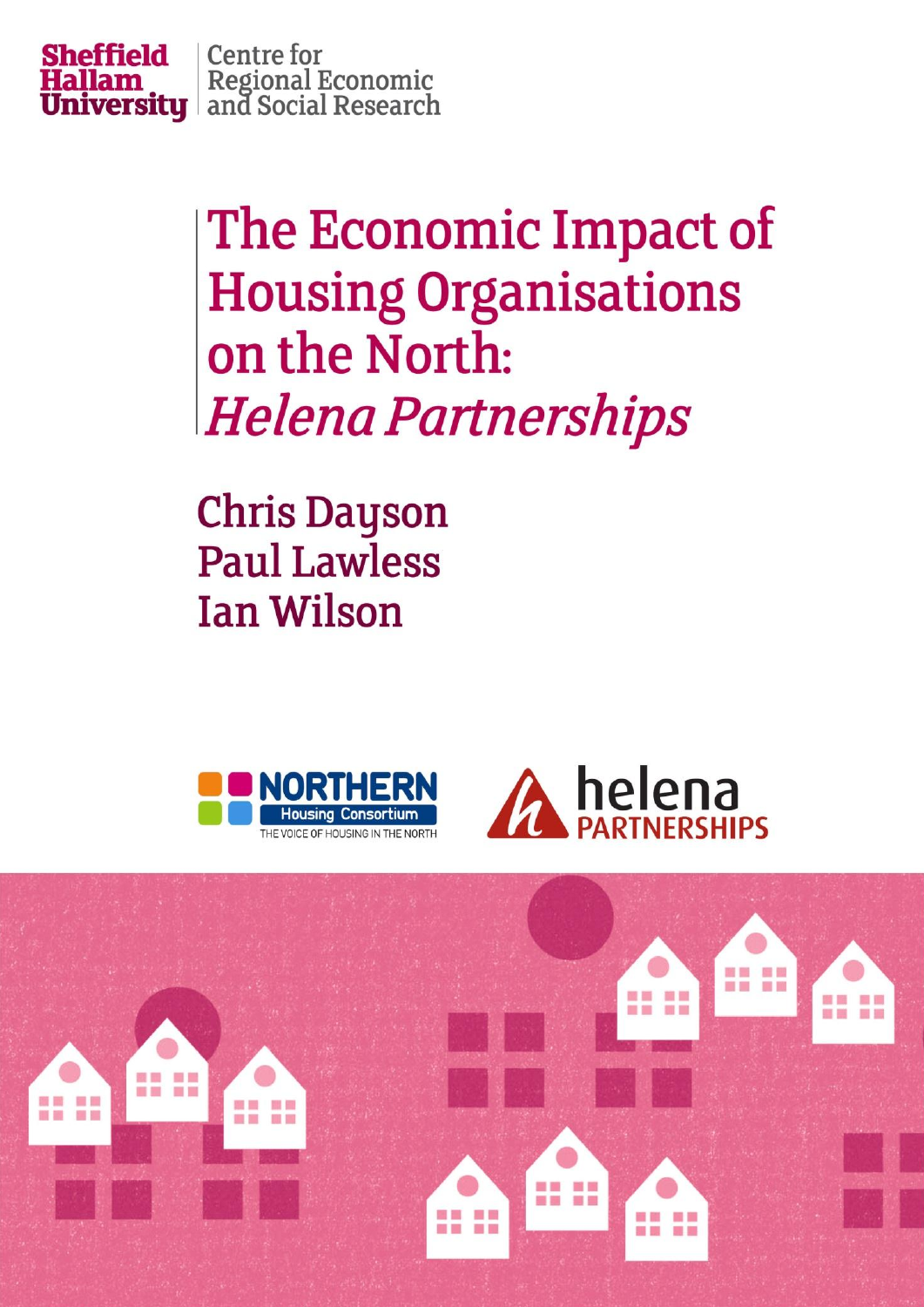# **The Economic Impact of Housing Organisations on the North: Helena Partnerships**

**Centre for Regional Economic and Social Research Sheffield Hallam University**

Chris Dayson Paul Lawless Ian Wilson

January 2013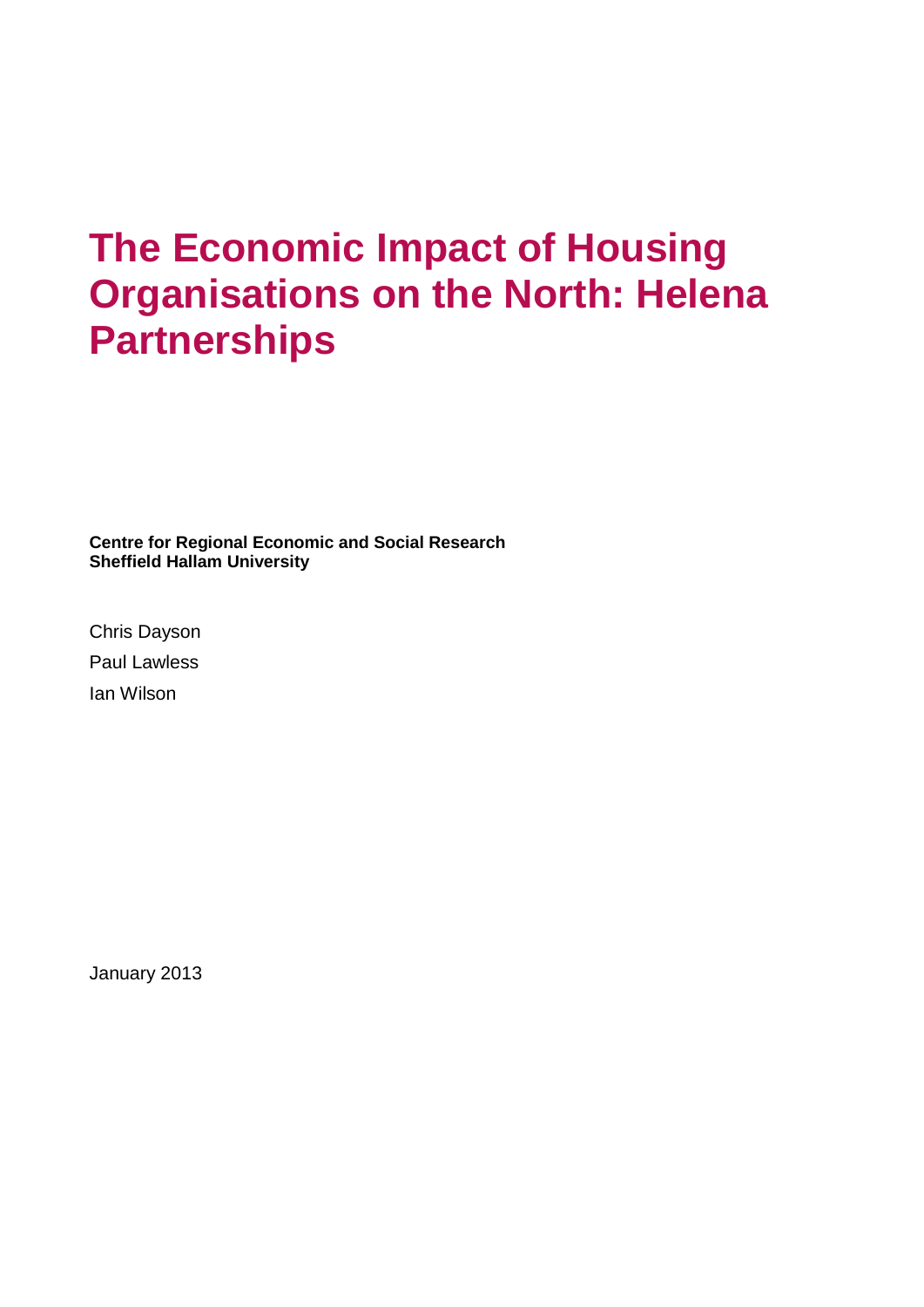# **Contents**

| 1. |      |  |  |  |  |  |
|----|------|--|--|--|--|--|
| 2. |      |  |  |  |  |  |
|    | 2.1. |  |  |  |  |  |
|    | 2.2. |  |  |  |  |  |
| 3. |      |  |  |  |  |  |
|    | 3.1. |  |  |  |  |  |
|    | 3.2. |  |  |  |  |  |
|    | 3.3. |  |  |  |  |  |
|    | 3.4. |  |  |  |  |  |
| 4. |      |  |  |  |  |  |
|    | 4.1. |  |  |  |  |  |
|    | 4.2. |  |  |  |  |  |
|    | 4.3. |  |  |  |  |  |
|    | 4.4. |  |  |  |  |  |
|    | 4.5. |  |  |  |  |  |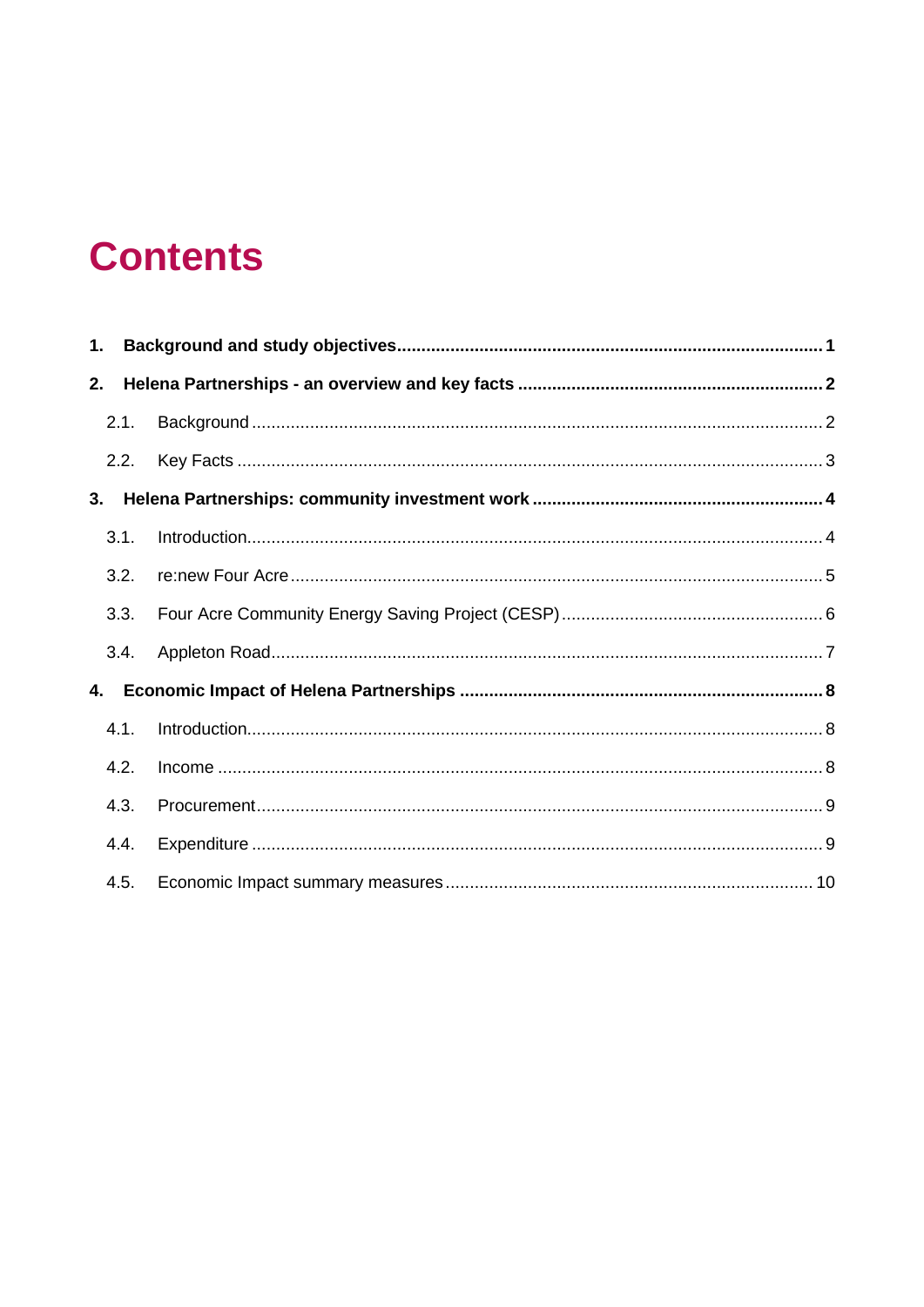1

## <span id="page-3-0"></span>1. **Background and study objectives**

In 2012 the Centre for Regional Economic and Social Research (CRESR) at Sheffield Hallam University was commissioned by the Northern Housing Consortium (NHC), to assess the economic impact of housing organisations on the Northern  $e$ conomy<sup>1</sup>.

The study provides an estimate of the economic impact of housing organisations on the Northern economy based on evidence from a survey of members and detailed case study work in seven organisations. It measures the economic activity stimulated directly by the day-to-day activities of housing organisations as well as the additional activity through the intermediate supply chain.

The findings will support the NHC and housing organisations when engaging with Government, funders and other stakeholders and will underpin the case for housing in the North in the run up to the next Comprehensive Spending Review and the next general election. This study also provides a **baseline** against which to assess the impact of the multiple challenges facing housing organisations, such as those arising from Welfare Reform.

This case study report for Helena Partnerships (Helena) forms one of a suite of outputs from the study<sup>2</sup>. It provides an overview of Helena Partnerships, including its vision, values and objectives and key facts relating to its day-to-day activities, before providing examples of its community investment work. The report concludes by providing estimates of Helena Partnerships' economic impact.

http://www.shu.ac.uk/\_assets/pdf/cresr-Economic\_Impact\_Housing\_Organisations\_Main.pdf

 $\overline{1}$ 

<sup>1</sup> Comprising England's three Northern regions: the North East, the North West and Yorkshire and the Humber.  $2$  The main report being available at: Dayson, C. Lawless, P. and Wilson, I. (2013) The Economic Impact of Housing Organisations on the North. Sheffield: CRESR, Sheffield Hallam University.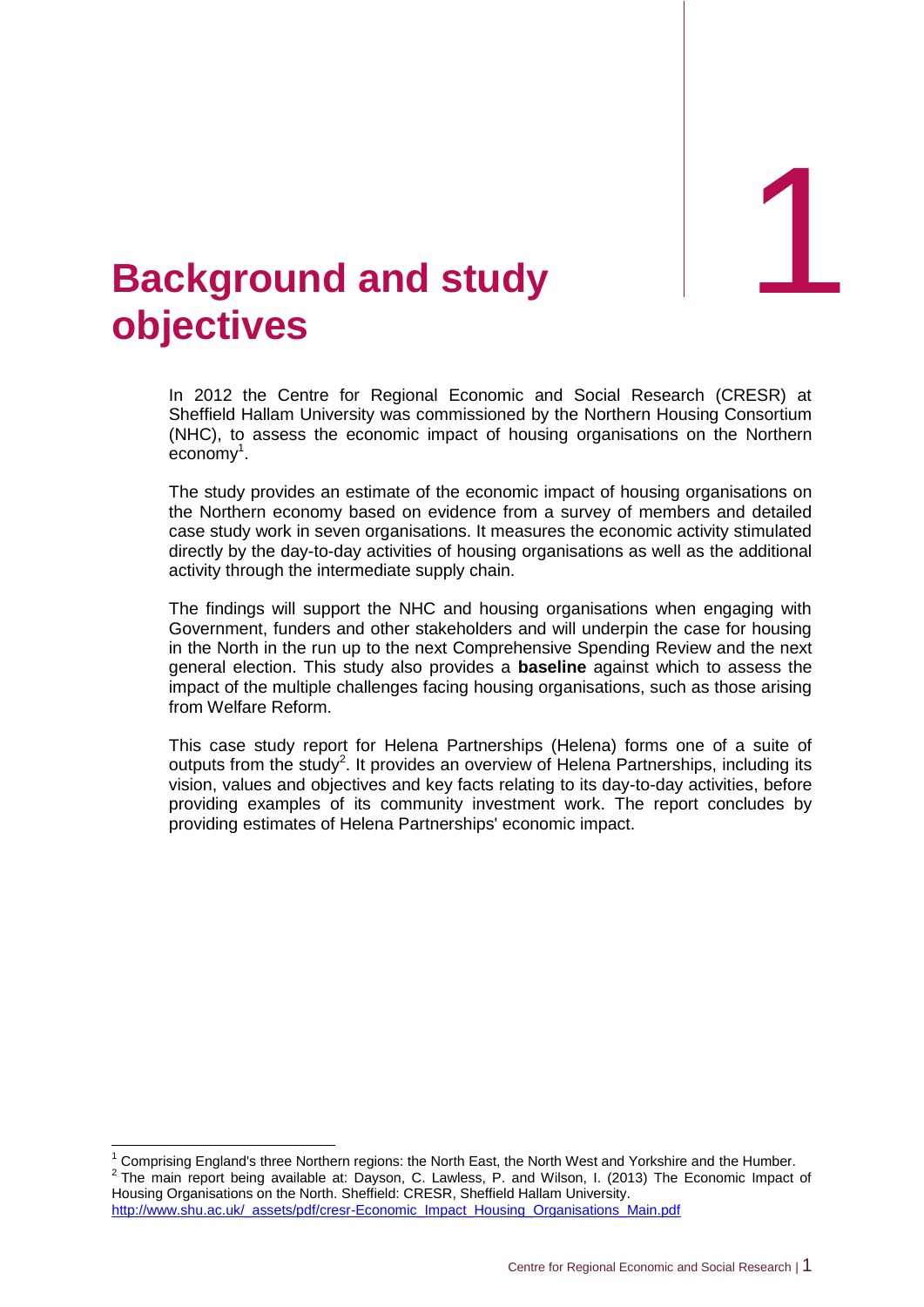**- an** 2

# <span id="page-4-0"></span>**Helena Partnerships - an overview and key facts**

#### <span id="page-4-1"></span>**2.1. Background**

Helena is a housing association based in St Helens on Merseyside which owns and manages 12,900 homes. The organisation was created on 1 July 2002 following the stock transfer of 14,423 properties from St Helens Metropolitan Borough Council.

Helena's remit extends beyond the management of its social housing dwellings. Its vision is *'to be an innovative and well respected housing company working with tenants, employees and partners to provide thriving neighbourhoods with modern homes and services'.*

This vision is underpinned by Helena's agreed organisational aims which are to:

- work at the heart of neighbourhoods and communities, making a real difference to the lives of the people that live their neighbourhoods
- listen to their customers and be driven by what they tell us
- work in partnership with others who share their passion for making better places
- safeguard the future success of Helena Partnerships.

This will be done by:

- having a real pride in what they do
- being innovative and creative
- being open, honest and accountable
- investing in people who are passionate, energetic and committed.

In addition Helena has seven strategic aims for its role as a place maker. These focus on:

- providing the right homes in the right places
- making neighbourhoods cleaner and greener
- building strong and vibrant communities
- supporting people who need extra help
- delivering services that are accessible, responsive and local
- developing the business and building on the strengths of their organisation.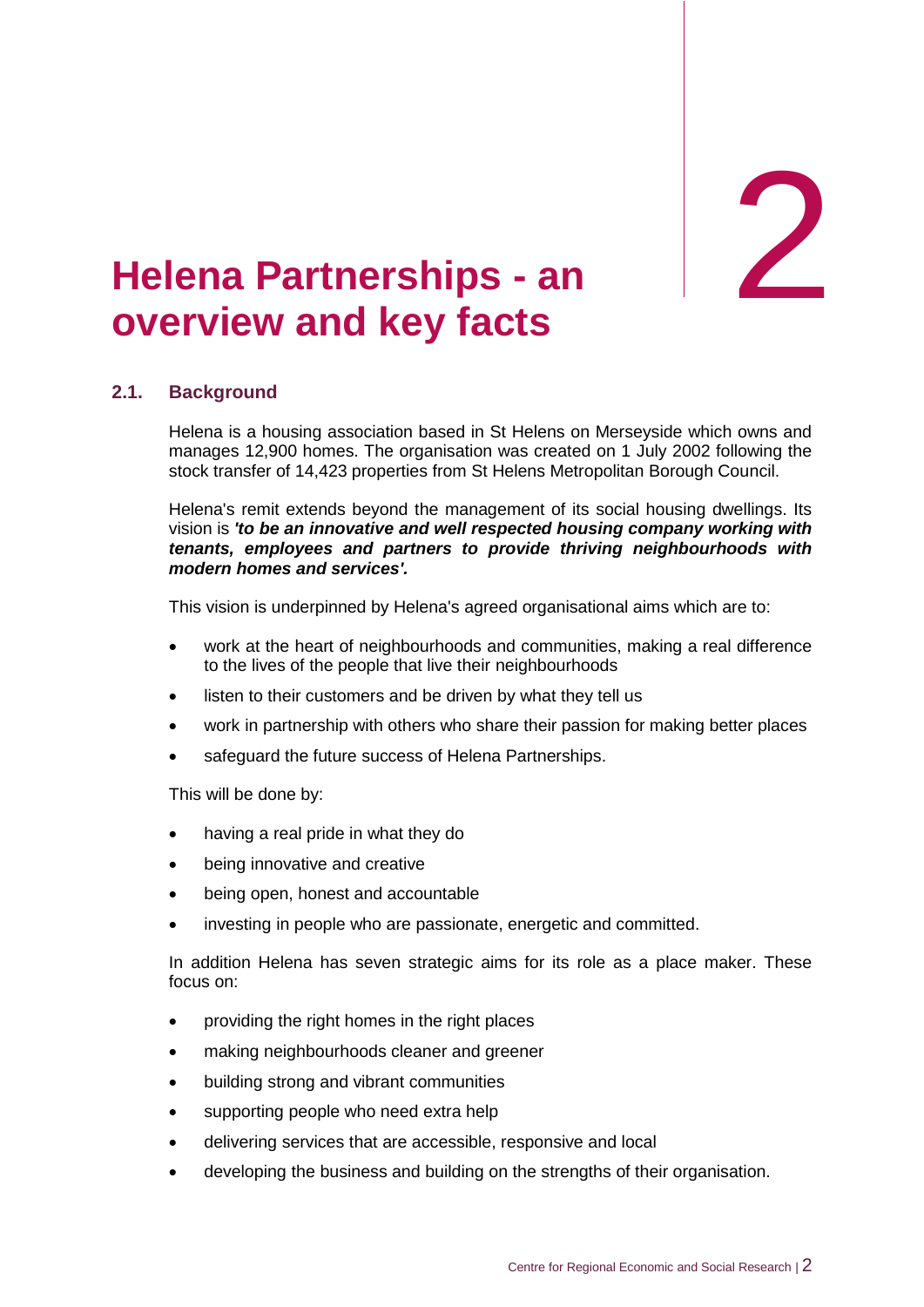#### <span id="page-5-0"></span>**2.2. Key Facts**

 $\overline{a}$ 

Key facts about Helena's day-to-day activities in the financial year 2011/12 include:

- 90 per cent of tenants were satisfied with Helena as a landlord
- it employed, on average, 635 FTE employees per month
- it managed 12,900 dwellings comprising general needs housing (90 per cent) and Supported Housing or Housing for Older People (9 per cent)
- in the year the organisation completed 126 new builds, bringing the total built in the past 10 years to in excess of 300 new homes; a further 83 units were also in development at the end of March 2012
- total income received was £66.392 million, 80 per cent from rents and 6 per cent from the Affordable Homes Programme funding
- incomes not realised due to arrears and voids were £1.514 million and £0.689 million respectively
- Helena brought 147 homes up to the decent homes standard; at the end of the financial year 99.9 per cent of all dwellings met the decent homes standard
- the organisation committed a direct financial input of £1.103 million and £2.611 million of staff cost towards community investment<sup>3</sup> activities; these projects benefited just under 31,000 local residents; this work was commonly undertaken in partnership with a range of local organisations
- its work was supported by 700 volunteers
- over the next five years Helena will:
	- invest £150 million in the existing dwelling stock
	- build 500 new homes
	- continue investing in neighbourhoods so that people can live longer, healthier lives
	- reduce anti-social behaviour in their neighbourhoods by 20 per cent
	- help 1,000 tenants each year to get online
	- get 50 people into volunteer training each year
	- reduce its carbon footprint by 30 per cent.

 $3$  Community investment has been used within this report as a collective term to cover services, facilities and environmental improvements which housing organisations provide for their tenants and the wider communities in which they operate. It encompasses what has previously been termed 'housing plus', 'added value' or regeneration work.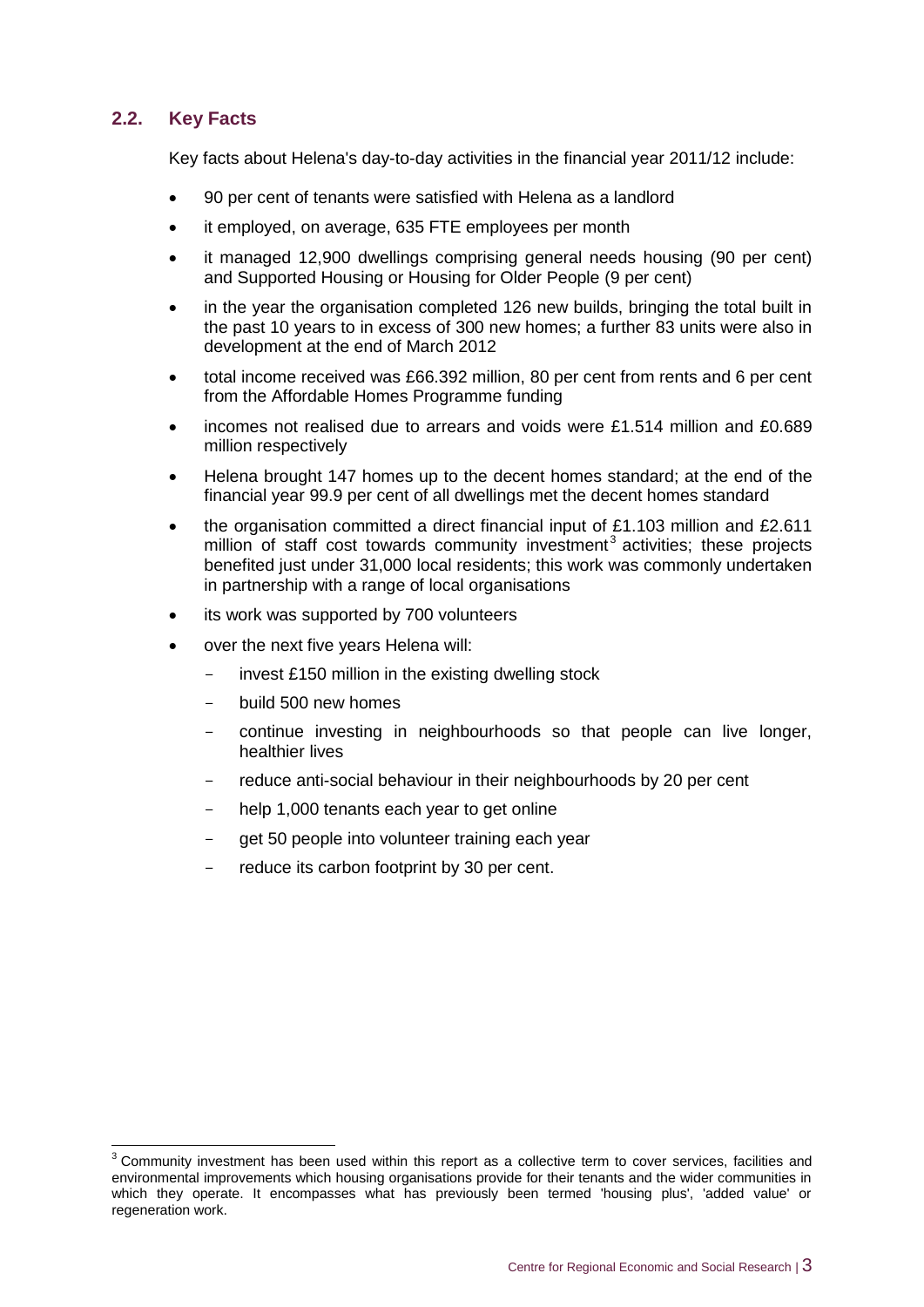# **:** 3

## <span id="page-6-0"></span>3. **Helena Partnerships community investment work**

#### <span id="page-6-1"></span>**3.1. Introduction**

As well as managing its social housing properties, Helena's remit includes what are commonly called 'community investment' activities, including:

- ready for work training
- apprenticeships and work placements
- job clubs and fairs
- after-school and breakfast clubs
- benefit, budgeting, debt and fuel poverty advice
- digital inclusion training
- gardening clubs
- community health initiatives
- diversionary activities for young people
- and environmental projects including clean days and graffiti removal.

Undertaking this work reflects:

- a recognition of the business case for improving the economic and social circumstances of tenants, in order both to help increase rental income, and also to reduce stock turnover and maintain demand for its homes
- a desire on the part of the Board to create successful, sustainable and resilient residents and communities
- other stakeholders (such as councils) accepting that housing organisations are a cost-effective vehicle through which to implement this type of locality based work
- terms written into Helena's Large Scale Voluntary Transfer (LSVT) agreement.

Key measures by broad types of community investment activity, include:

 total input (where input equals the sum of staff cost, direct financial contributions and contributions from other organisations) for the six broad categories of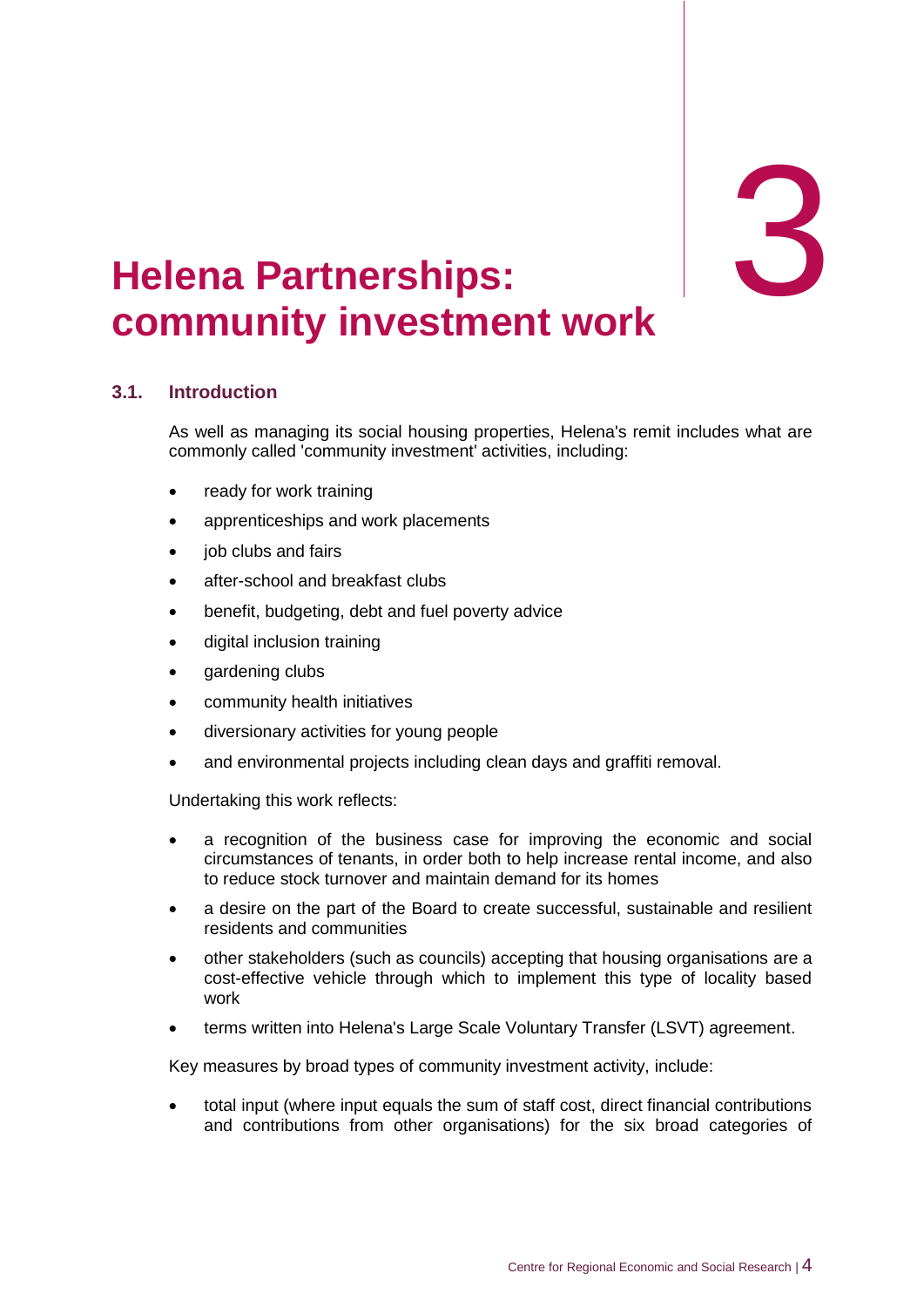- activity<sup>4</sup> was £4.164 million, of which 63 per cent was staff costs, 26 per cent direct financial contributions, and 11 per cent contributions from other organisations
- the largest input was for 'Environment and liveability' projects, £1.389 million, 72 per cent of which was staff costs
- 'crime and cohesion' projects had a total input of £1.162 million; of which £0.841 million was staff costs and £0.248 million direct financial contributions
- around 31,000 local people benefited from community investment work.

Helena's community investment activities provide significant economic and social benefits to a range of stakeholders, including local people and communities, local councils, pubic authorities such as the Department for Work and Pensions, the police the fire service and the criminal justice system. The three sections immediately below provide examples of community investment activity undertaken by Helena.

#### <span id="page-7-0"></span>**3.2. re:new Four Acre**

re:new Four Acre is a neighbourhood management scheme led by Helena which brings together local partners including St Helens Metropolitan Borough Council, Merseyside Police and Merseyside Fire & Rescue Service in order to improve the long term sustainability of the Four Acre estate. This includes addressing inequalities in health, employment and education and empowering residents to shape local service provision.

re:new Four Acre has been funded from a number of sources:

- Helena Partnerships: a direct annual financial contribution of £20,500 and annual staffing costs of £74,300, employing 2.3 FTE worker
- St Helens Metropolitan Borough Council: annual staffing costs of £30,000, employing 1 FTE worker
- BIG lottery: a direct annual financial contribution of £21,000 and annual staffing costs of £9,000 employing 0.3 FTE worker
- European Social Fund: a direct annual financial contribution of £21,000 and weekly staffing costs of £50.

The following provide a flavour of key outputs and outcomes achieved thus far:

- re:new Four Acre has provided:
	- one dedicated police officer and four Police Community Support Officers
	- one dedicated fire fighter providing 6 hours per week and 12 community fire fighters
	- 2 major green space projects and 2 green street projects have taken place
	- 72 community chest grants have been award; amounting to £34,000
	- four environmental clean up days
	- six 'apprenticeship events' have been held, attended by approximately 270 people

 4 these are: crime and cohesion; education and skills; employment and enterprise; environment liability; wellbeing, health, support and sport; poverty and social inclusion.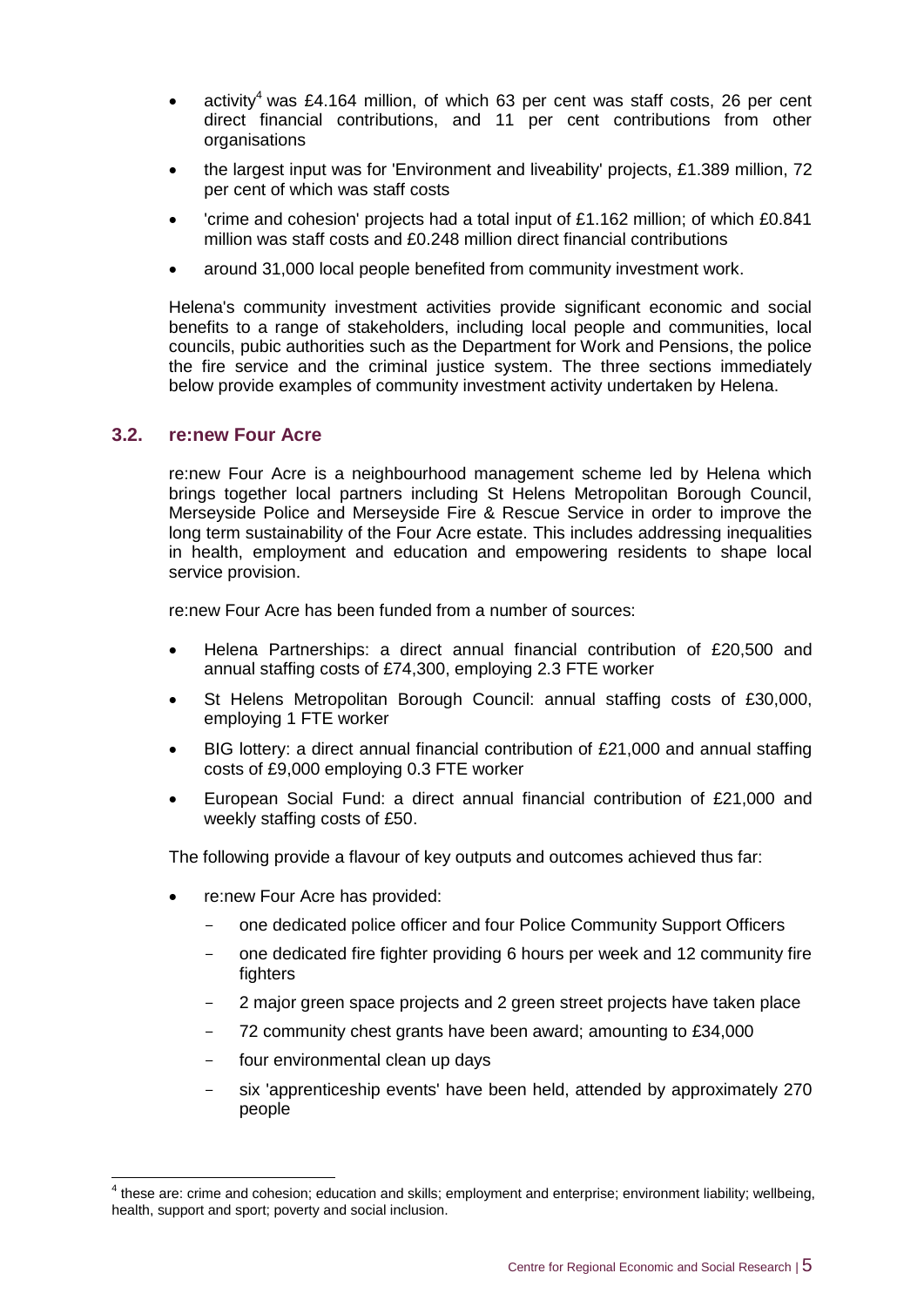- opportunities for community engagement, including: 10 resident board members, 12 Junior Wardens and 36 Street Champions
- approximately 325 residents have been given assistance in obtaining work (start-up packs)
- two PCT health check events have taken place in local pubs
- 130 visits have taken place with 78 young people who are Not in Employment, Education or Training (NEETs)
- since 2009 there has been a 85 per cent reduction in nuisance fires, 83 per cent reduction in calls relating to ASB and a 79 per cent reduction in reported criminal damage
- reported crime has halved from 305 incidents in 2009 to 141 incidents in 2011
- the number of Troubled Families living in the area has fallen from 54 to 18 since 2010
- 18 apprenticeships have been found; from which 11 apprentices had found work
- resident 'satisfaction with the area' increased from 44 per cent in 2008/09 to 72 per cent in 2010/11
- 10 NEETs have returned to full time education.

There are both significant financial and social benefits associated with the re:new Four Acre scheme. For instance:

- according to Home Office estimates<sup>5</sup> the reported reduction in criminal damage has helped generate social and economic cost saving of £177,000 in 2011/12 prices
- DCLG data<sup>6</sup> shows on average £75,000 per family each year is spent on Troubled Families
- being satisfied with the area as a place to live, compared to not being satisfied, has a similar impact on well-being as does an additional £59,600 in household income<sup>7</sup>.

#### <span id="page-8-0"></span>**3.3. Four Acre Community Energy Saving Project (CESP)**

Four Acre CESP, delivered by Helena, will see homes on the Four Acre estate retrofitted with a range of measures to make them more energy efficient. It has been funded by:

- Helena Partnerships: a direct financial contribution of £500,000 and annual staffing costs of £75,000 employing 3 FTE workers
- Renewable and Energy Efficiency in Community Housing (REECH): a direct financial contribution of £1,633,000
- and British Gas: a direct financial contribution of £2,100,000 and 1 FTE worker.

-

 $5$  Home Office (2005) "The economic and social costs of crime against individuals and households 2003/04". Home Office Online Report 30/05. London: Home Office.<br><sup>6</sup> https://www.gov.uk/government/policies/helping-troubled-families-turn-their-lives-around

<sup>7</sup> Department for Communities and Local Government (2010) Valuing the Benefits of Regeneration: Economics paper 7: volume 1 - Final Report. London: DCLG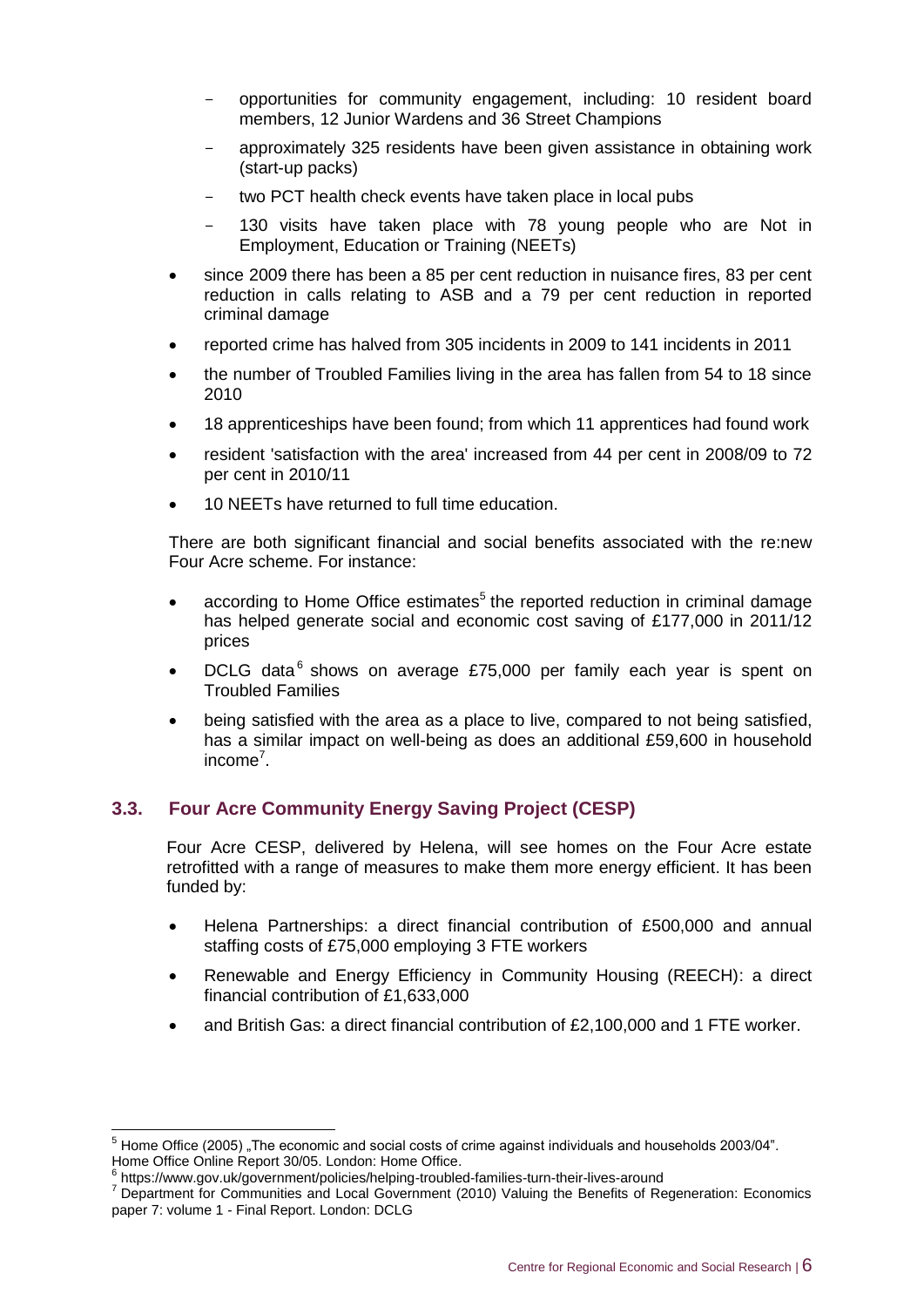Four Acre CESP has seen:

- 652 properties retrofitted with:
	- external wall insulation
	- voltage optimizers
	- drimasters.
- 424 properties had outside security lights installed and 652 properties had new fencing fitted
- all 652 properties were provided with Home Energy Advice Packs with advice on how to reduce energy consumption
- six of Helena's Propertycare team were trained in maintaining the green technology and spare parts were purchased to reduce future costs
- eight apprentices from the local community were taken on to support the project; these reported improvements in core employability skills such as confidence and customer relations; four apprentices have so far moved into employment
- four site safety sessions, with 80 attendees, were run to raise awareness of the on-site dangers during the works.

It is too early to report on the impacts of the Four Acre CESP. However Helena envisages that it will provide a range of financial, social and environmental benefits. Helena plans to monitor these through a range of sources including 'energy cost comparison sessions' with local residents.

#### <span id="page-9-0"></span>**3.4. Appleton Road**

The Appleton Road project is a supported tenancy scheme which provides 52 units of independent accommodation for young people. Helena has contributed £80,000 towards the scheme as well as funding for 2 staff (a tenancy support worker and a security guard) at a cost of £60,000 per annum. Prospective tenants are required to attend a pre-tenancy course to raise awareness of the expectations and responsibilities of being a Helena tenant. This includes education on:

- tenancy management and agreements
- money management and budgeting
- 'My choices', which covers topics such as finding employment, and also alcohol and drugs awareness.

Since its inception in 2011 Appleton Road has:

- accommodated 47 tenants
- seen abandonments reduce significantly from over 80 cases to just 6
- seen the tenancy turnover rate reduce by 23 per cent
- seen rent arrears reduce by an average of 20 per cent
- provided 16 tenants with work related training
- supported 26 tenants into volunteering, work or training; this includes 19 tenants into work
- seen incidents of vandalism reduce by 19 per cent.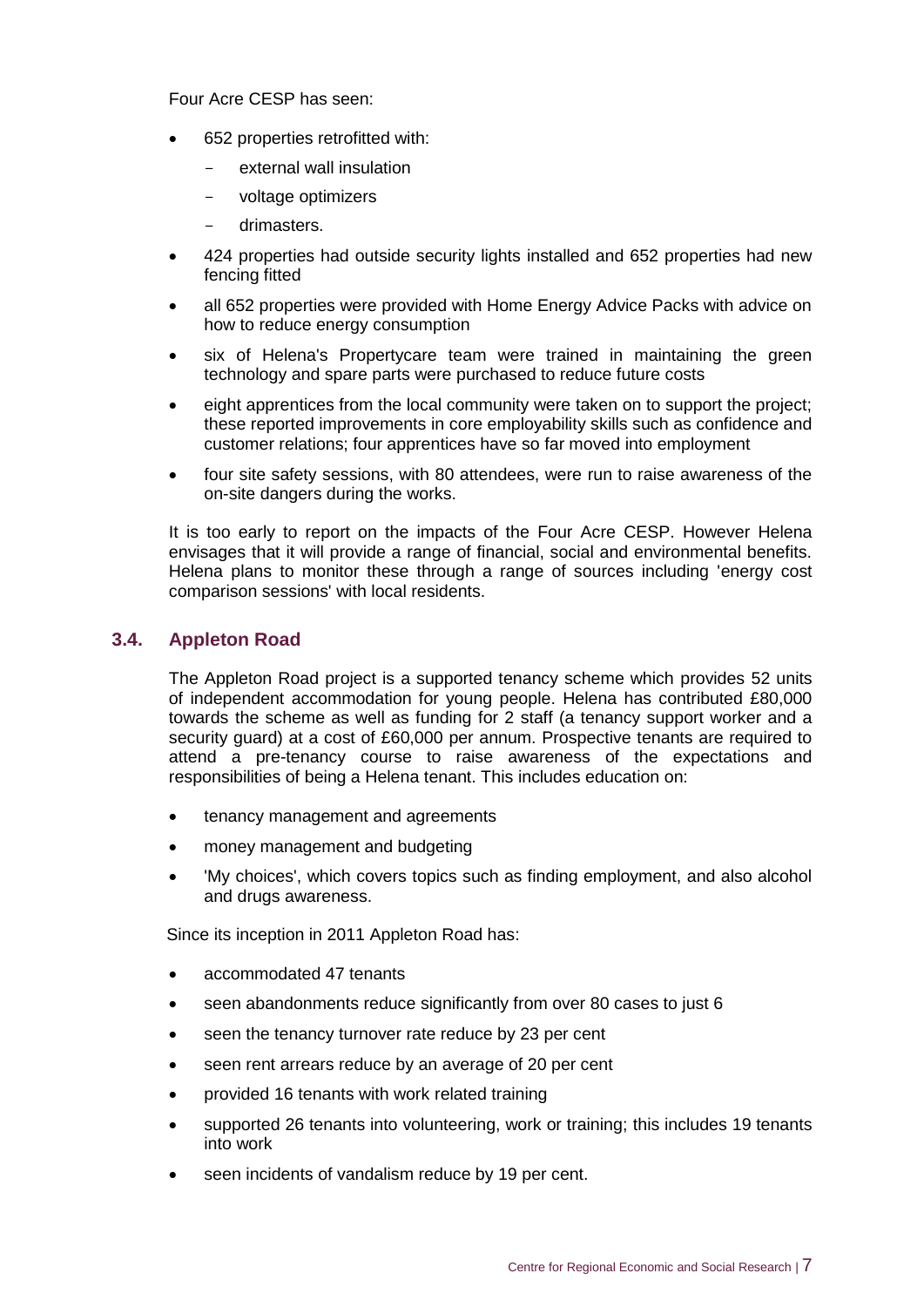# <span id="page-10-0"></span>**Economic Impact of Helena Partnerships**

#### <span id="page-10-1"></span>**4.1. Introduction**

This section provides estimates of the economic impact of Helena. Economic Impact for 2011/12 has been assessed for three key economic measures:

- expenditure (output)
- Gross Value Added (GVA): the value of output produced minus intermediate output
- employment.

The study incorporates both **direct and indirect impacts**:

- direct impact: the value to the economy directly attributable to the activities of Helena: money flowing into the economy through expenditure on day-to-day activities
- indirect supplier effects: the ripple effect through the immediate supply chain providing goods and services to housing organisations
- indirect income induced effects: arising outside the immediate supply chain as a result of expenditure by employees of both Helena and of organisations in the immediate supply chain.

Before summarising the economic impact of Helena on the Northern economy three sections look at factors affecting economic impact: income, procurement and expenditure.

#### <span id="page-10-2"></span>**4.2. Income**

The amount of income<sup>8</sup> which Helena received is important in assessing economic impact as it affects the level of gross expenditure. In the financial year 2011/12 Helena's income was £66.392 million:

- £53.299 million (80 per cent) from rent
- £4.244 million (6 per cent) from the Government's Affordable Homes Programme

 8 This study uses a more inclusive definition of income than that within financial statements. The study includes all 'incoming', including loan funding and income earned from non social housing activities.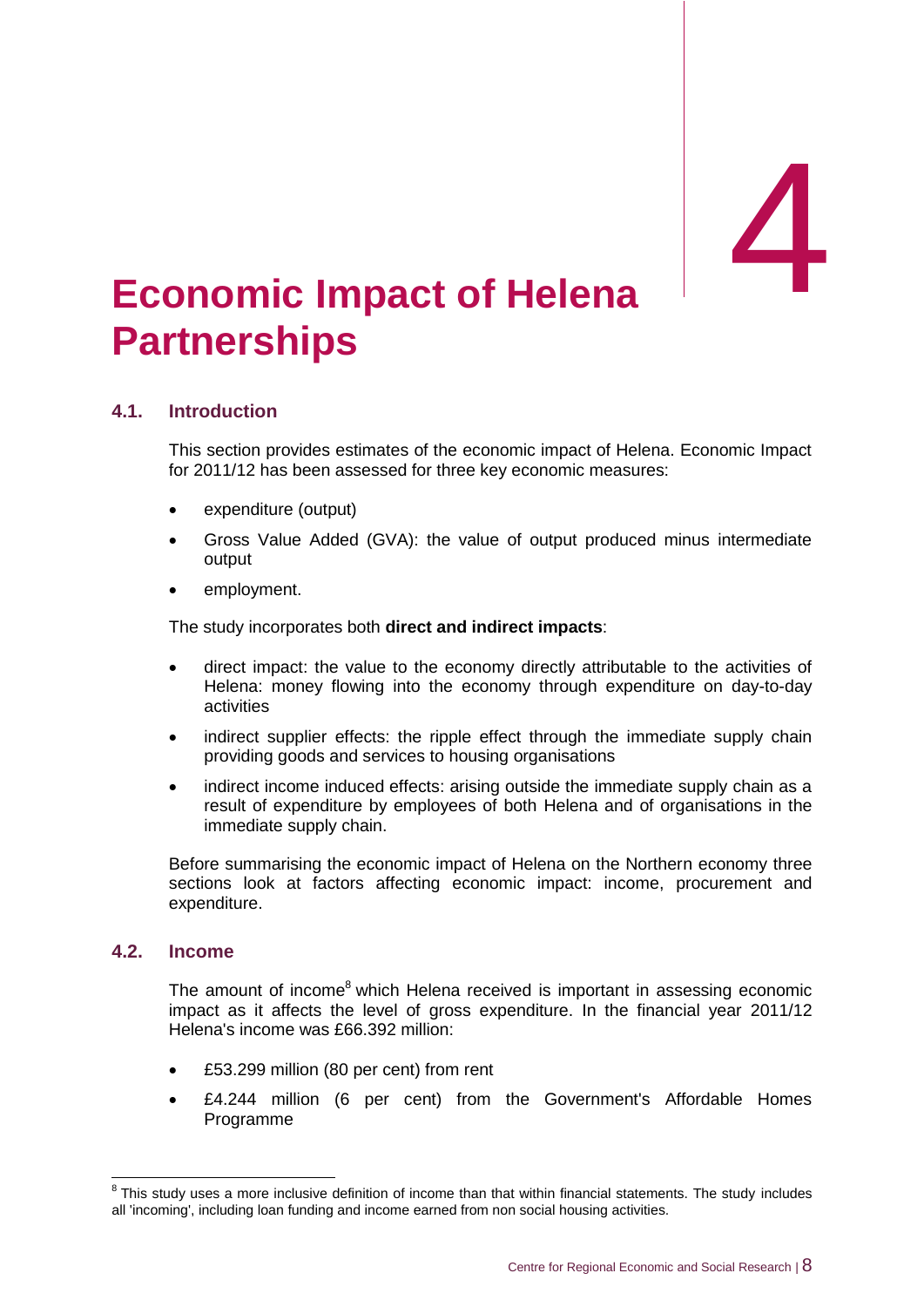- £2.931 million (2 per cent) from the sale of other fixed assets
- £2.608 million (2 per cent) from shared ownership sales.

#### <span id="page-11-0"></span>**4.3. Procurement**

Procurement policies are important in determining leakage of expenditure out of the local economy. Helena's procurement strategy has been designed to support its broader vision and aims. The procurement strategy is underpinned by 17 aims, which include:

- obtaining Best Value on all procured goods, services and works through careful planning, innovative approaches and balancing cost and quality
- actively promoting the inclusion of local suppliers within the tendering and quotation process; including assisting local SME's to develop policies around Health and Safety, Environmental and Sustainability, Equality and Diversity and Customer Care
- promoting Helena's regeneration strategy to increase, where possible, local sourcing and local employment
- realising economic, social and environmental benefits for communities
- stimulating markets and using the organisation's buying power creatively in order to drive innovation in the design, construction and delivery of services
- obtaining greater value for money by collaborating with partners at local, regional, national and European levels.

Helena is one of the founding partners of Fusion 21, through which many major contracts are let. The Fusion 21 model has received national recognition as a leader in procurement practices. Benefits from using Fusion 21 procurement frameworks include:

- every pound procured makes a positive contribution towards training and employment initiatives for local communities; this includes requirements to take on given numbers of apprentices depending on the value of the contract involved
- access to a large pool of suppliers, many of which are local SMEs
- efficiency savings on market prices.

#### <span id="page-11-1"></span>**4.4. Expenditure**

The value of gross expenditure $9$ , the percentage of expenditure going to local suppliers (net expenditure) and the composition of expenditure (i.e. how money has been spent) are all relevant in assessing economic impact.

In 2011/12 Helena had a gross expenditure of £58.870 million. Of this £48.493 million (82 per cent) went to suppliers based in England's three Northern regions.

How this money was spent affects economic impact calculations through the magnitude of the indirect effect. Certain types of expenditure, such as that on

 9 This study uses a more inclusive definition of expenditure than that for operational expenditure outlined in financial statements. The study includes expenditure on items such as construction and refurbishment which usually feature as capital, rather than operational, expenditure.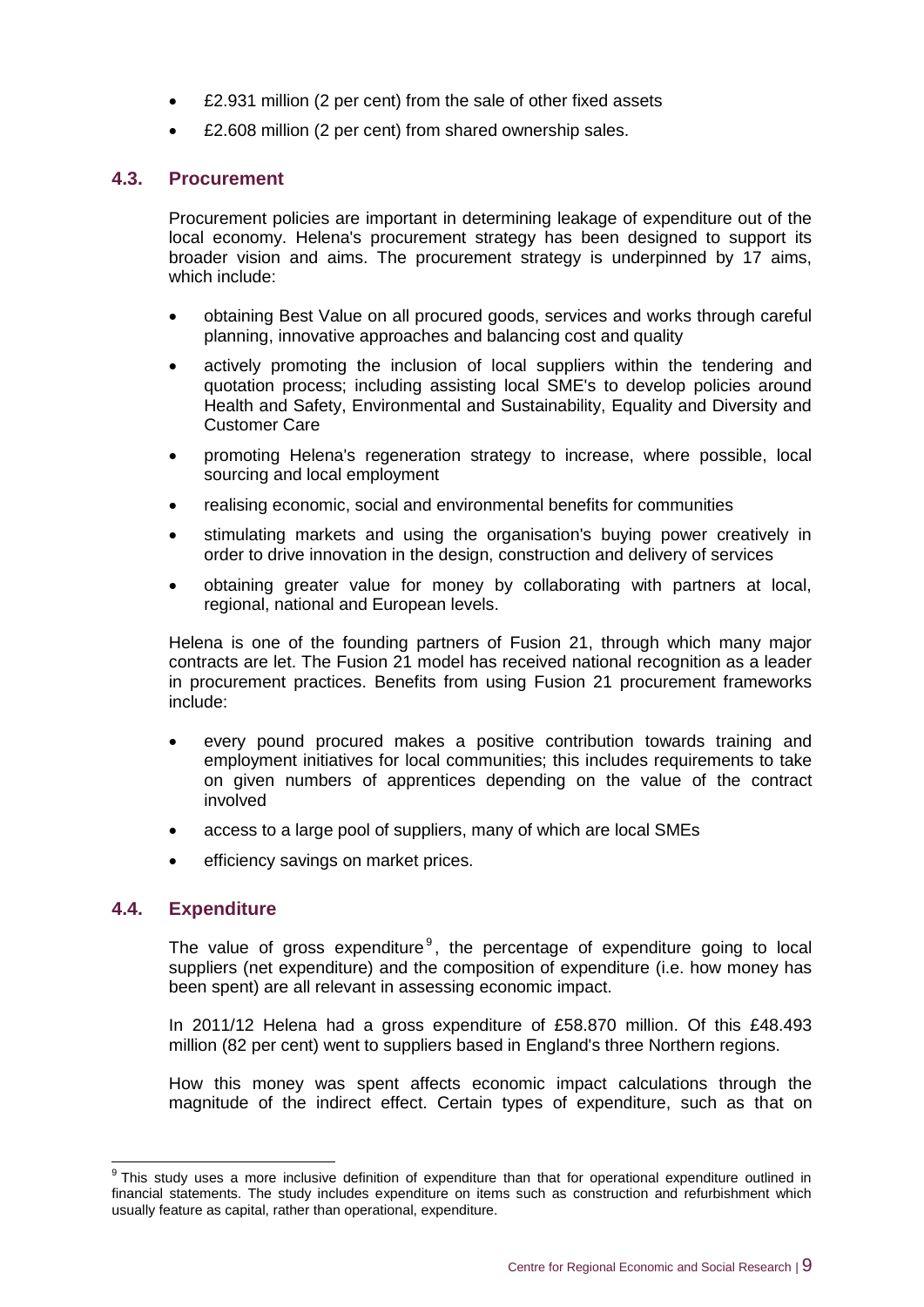construction, are associated with a larger 'multiplier effect', that is they stimulate a greater ripple effect through the supply chain than do other types of expenditure. Analysis of how Helena spent its money reveals:

- expenditure on major works, routine and planned maintenance (£13.592 million) accounted for 23 per of gross expenditure with 88 per cent (£11.958 million) of this going to suppliers based in the North
- construction expenditure made up the second largest component of gross expenditure (£13.362 million), all of which went to suppliers in the North
- £11.831 million was spent on direct staff costs all of which went to employees residing in the North
- the refurbishment and purchase of housing properties comprised 6 per cent of gross expenditure (£3.448 million); all of which went to suppliers in the North.

#### <span id="page-12-0"></span>**4.5. Economic Impact summary measures**

Table 4.1 summarises Helena's economic impact on the Northern economy. This study estimates that in 2011/12 Helena:

- supported £97.187 million worth of expenditure (output); £48.493 million directly and £48.694 million indirectly through the intermediate supply chain
- created an estimated GVA of £46.704 million; £24.491 million directly and £22.213 indirectly through the intermediate supply chain
- supported 1,313 FTE jobs; 635 directly and a further 678 indirectly within the intermediate supply chain.

#### **Table 4.1: Summary of economic impact on the Northern economy, 2011/12**

|                                                | <b>Direct Impact</b> | <b>Indirect Impact</b> | <b>Total Impact</b> |
|------------------------------------------------|----------------------|------------------------|---------------------|
| Output:<br><b>£thousands</b>                   | 48,493               | 48,694                 | 97,187              |
| <b>Gross Value Added:</b><br><b>£thousands</b> | 24,491               | 22,213                 | 46,704              |
| <b>Employment:</b><br>(FTEs)                   | 635                  | 678                    | 1,313               |

Source: CRESR survey (2012)

Table 4.2 summarises the economic impact of Helena on the North West, Merseyside and the St Helens Metropolitan Borough Council area. It is estimated that in 2011/12 Helena generated:

- £88.360 million worth of expenditure (output) both directly and indirectly in the North West
- an estimated £38.643 million worth of GVA both directly and indirectly in the North West
- 954 FTE jobs both directly and indirectly in the North West
- £20.201 million worth of expenditure (output) directly in the Merseyside economy